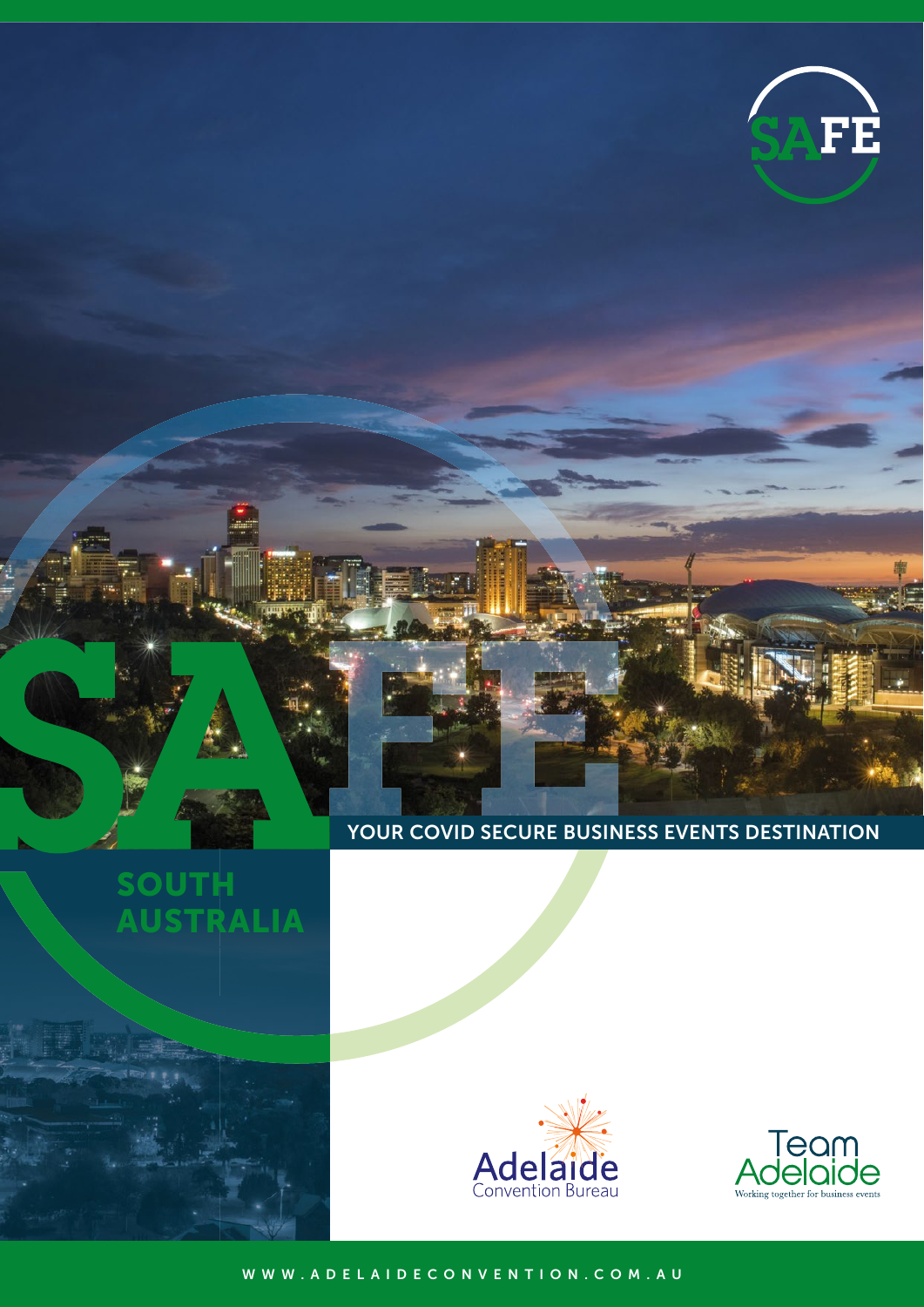

Team Adelaide staff will ensure the best and safest possible service



Team Adelaide hotels, events and venues are as contactless and digital as possible

|         | ें: |
|---------|-----|
| æ<br>н. |     |

Team Adelaide has high standards of hygiene protocols



Team Adelaide has enhanced touch point cleaning plus exceptional cleanliness in toilets, lifts, and rooms

These are some examples of the exemplary SA FE COVID measures that Team Adelaide, all members of the Adelaide Convention Bureau (ACB), are making on your behalf. For the full suite of high level safety and health measures our members have put in place to ensure you feel confident and SA FE in South Australia, we have put easy to find SA FE links to our members on the ACB website:

#### **[www.adelaideconvention.](http://www.adelaideconvention.com.au/covidsafe/) com.au/covidsafe/**



Team Adelaide will ensure you have current COVID advice before arrival – so you can safeguard your health



Team Adelaide prioritises social distancing and guest "traffic management"



Team Adelaide has highly visible, easy to understand, COVID signage and guidance



Team Adelaide will have comprehensive guest contact details to support contact tracing – and strongly advocates the use of the COVID-SAFE app

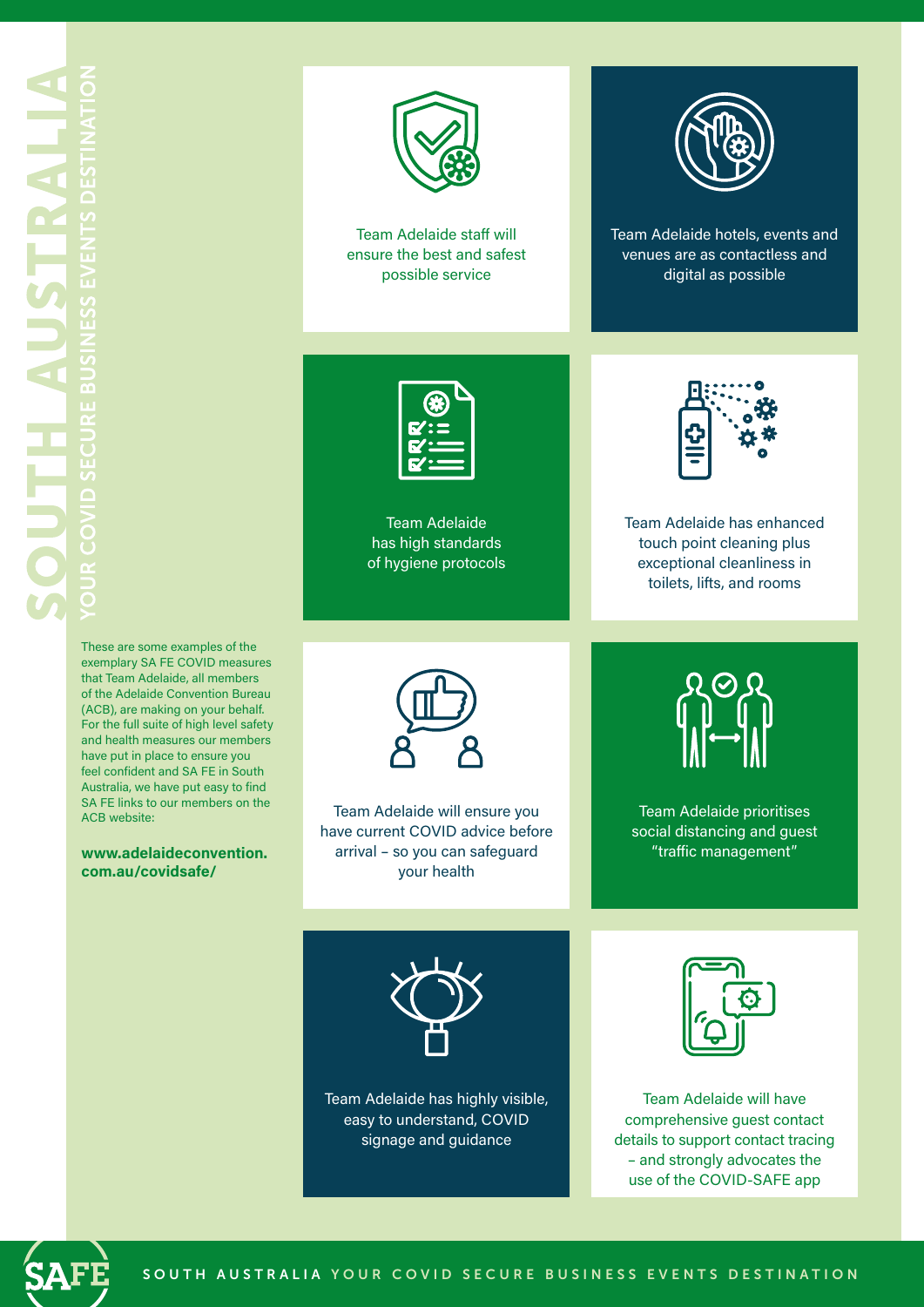## **1 Arrival**

Frequent PA announcements on social distancing

Easy to locate and numerous hand sanitising stations located throughout all areas of airport

Increased frequency of cleaning especially high touch areas

Social distance markings at baggage carousels

# **2 Accommodation**

Increased cleaning frequency and disinfection protocols with enhanced team safety and COVID training

Modified guest services and supplies on request

Contactless checkin, self-park, self-luggage

COVID-safe cleaning procedures and reinforcement of social distancing

> Expert staff training

Social distance markers throughout

Registration and all contact details essential

Dedicated separate entrance and exits

COVID-safe food and beverage service

Strong emphasis throughout venue on hygiene and cleaning procedures





una s

Socially distanced check-in kiosks

Passenger queue management and markings

Hand sanitisers at bagdrops and increased frequency of cleaning

Appropriate PPE worn by security screening staff

# **4 Departure**